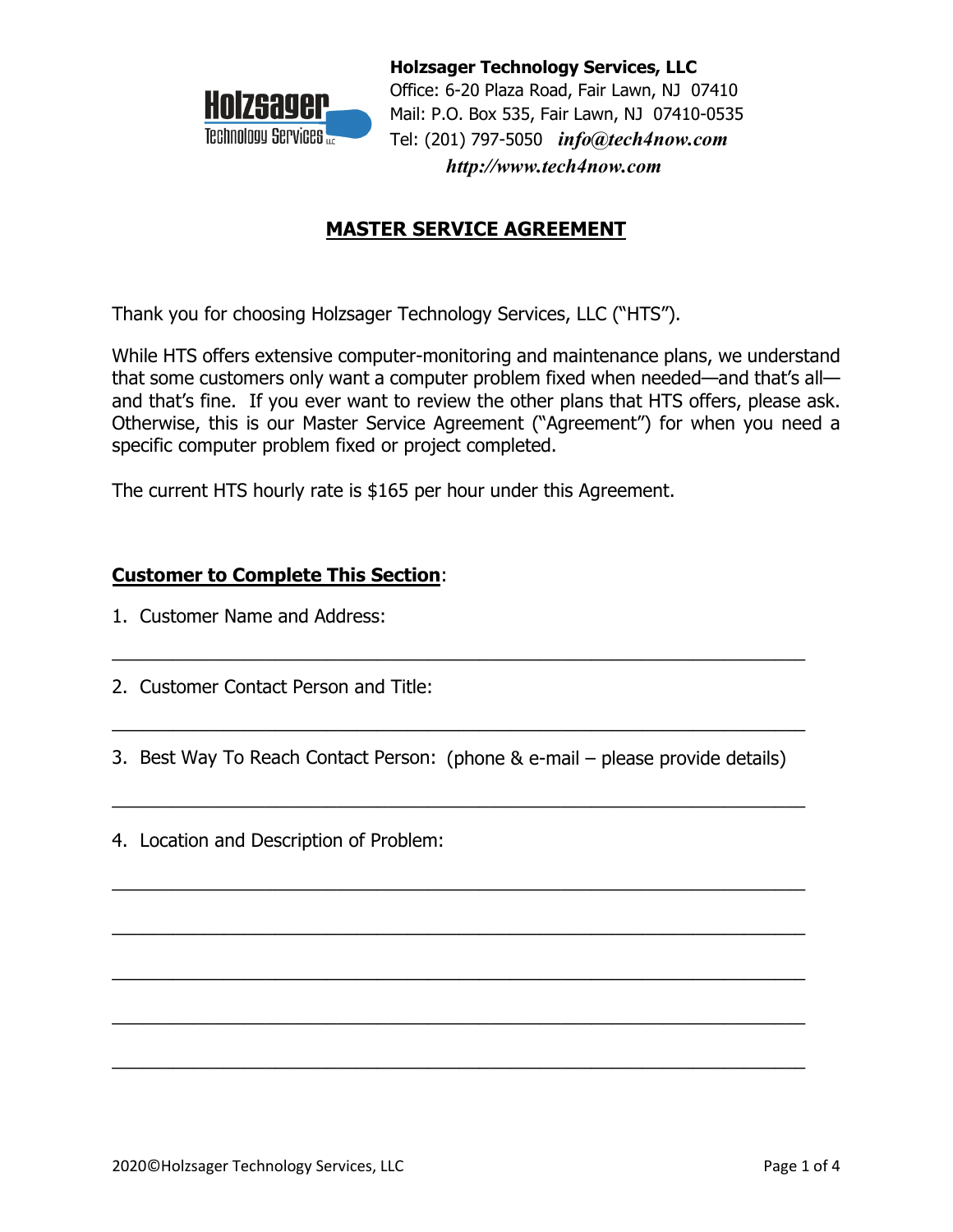5. Name and Contact Information of prior or current computer or information technology company or person that customer has used for this problem or generally within the last five years:

\_\_\_\_\_\_\_\_\_\_\_\_\_\_\_\_\_\_\_\_\_\_\_\_\_\_\_\_\_\_\_\_\_\_\_\_\_\_\_\_\_\_\_\_\_\_\_\_\_\_\_\_\_\_\_\_\_\_\_\_\_\_\_\_\_\_\_\_

\_\_\_\_\_\_\_\_\_\_\_\_\_\_\_\_\_\_\_\_\_\_\_\_\_\_\_\_\_\_\_\_\_\_\_\_\_\_\_\_\_\_\_\_\_\_\_\_\_\_\_\_\_\_\_\_\_\_\_\_\_\_\_\_\_\_\_\_

\_\_\_\_\_\_\_\_\_\_\_\_\_\_\_\_\_\_\_\_\_\_\_\_\_\_\_\_\_\_\_\_\_\_\_\_\_\_\_\_\_\_\_\_\_\_\_\_\_\_\_\_\_\_\_\_\_\_\_\_\_\_\_\_\_\_\_\_

\_\_\_\_\_\_\_\_\_\_\_\_\_\_\_\_\_\_\_\_\_\_\_\_\_\_\_\_\_\_\_\_\_\_\_\_\_\_\_\_\_\_\_\_\_\_\_\_\_\_\_\_\_\_\_\_\_\_\_\_\_\_\_\_\_\_\_\_

## **TERMS**

#### **Services**

HTS will determine what steps are necessary to attempt to fix the customer's computer problem and whether on-site or off-site service is appropriate. The customer agrees to cooperate with HTS in providing services under this Agreement.

#### **Viruses, Malware, Spyware, Ransomware**

HTS will determine if, in order to properly solve the customer's problem, a scan is needed to check for viruses, malware, spyware, and ransomware. HTS will so advise the customer if a scan is needed. If the customer declines to allow HTS to perform the scan, HTS may decline to provide any further services under this Agreement. Software that scans and attempts to remove viruses, malware, spyware, and ransomware sometimes damages the files in which the virus, malware, spyware, or ransomware resides. Customer agrees that HTS is not liable for any such damage. We strongly suggest all clients consider getting a cyberbreach insurance policy for added protection.

## **Parts**

HTS may determine that in order to fix the customer's problem, hardware parts, new software or software upgrades, and the like (collectively, "Parts") are deemed necessary. HTS will advise customer if new Parts are needed. Customer will either **(a)** acquire the same in

accordance with HTS specifications, or **(b)** authorize HTS to supply the Parts to the customer as a reseller at reasonable, but not necessarily the lowest available, prices. If the customer declines to obtain the Parts that HTS deems are necessary, HTS may decline to perform any further services under this Agreement.

Except in the case of proprietary parts or environment-specific parts, HTS may obtain replacement parts comparable to, but not identical to, the parts being replaced, provided that such Parts are reasonably suited to the purposes for which they are being used in the customer's system in the determination of HTS.

HTS makes no warranties of any kind, expressed, implied, or otherwise, regarding the functionality of any Parts or of customer's existing hardware or software, but instead relies on the warranties provided by the manufacturer of each of the Parts or of customer's existing products (hardware and software). HTS specifically states that there shall not be any express, implied, or otherwise, warranty of merchantability or fitness for a particular purpose on any of its services or any Parts under this Agreement. If a Part does not work as it should according to the manufacturer's representations, HTS will assist in replacing the Part from the manufacturer with the assistance of the customer at HTS's normal hourly rate.

Customer will supply HTS with full information pertaining to all available warranties with respect to any of customer's existing hardware or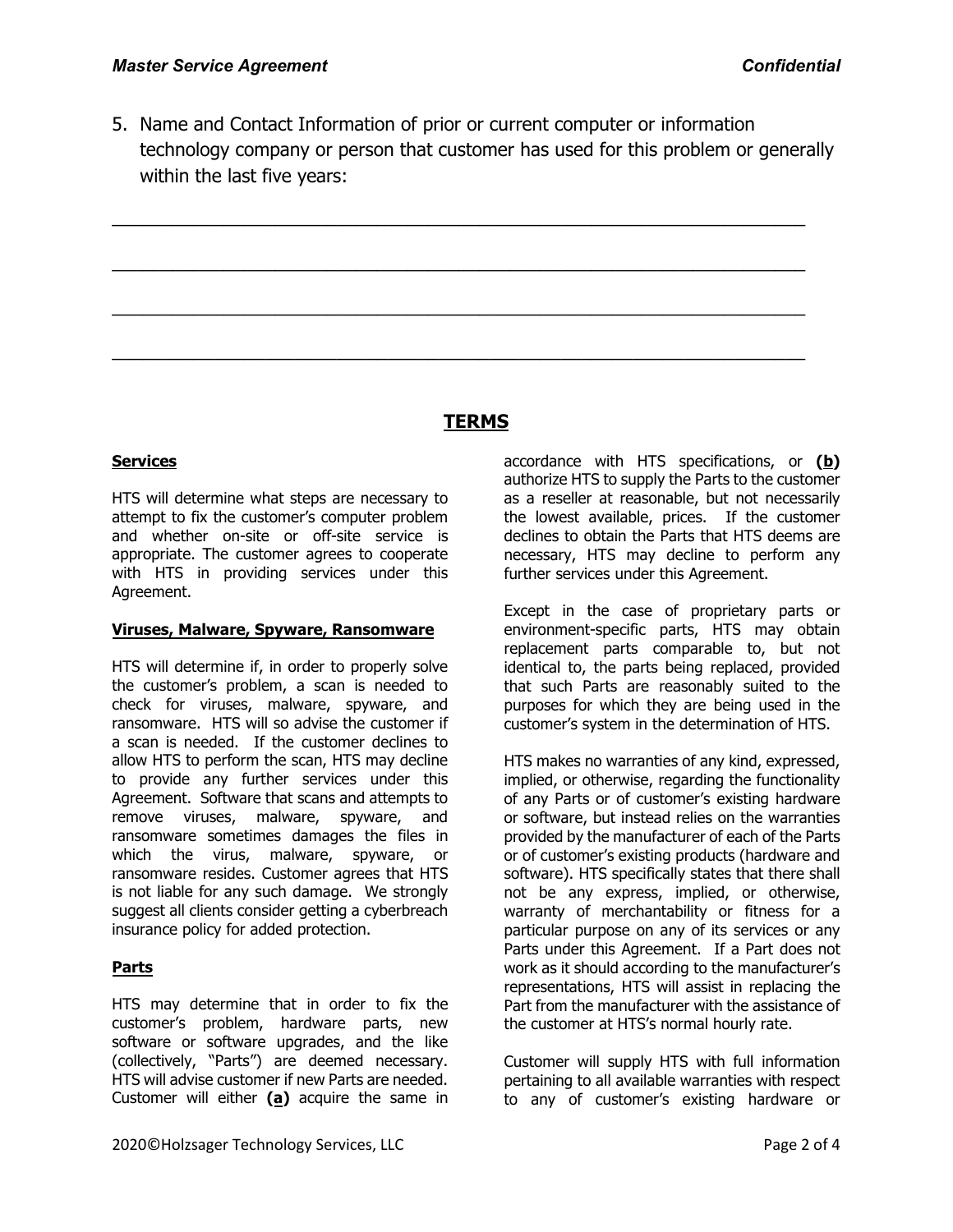software, and give HTS the benefit thereof and of any proprietary support arrangements.

Except as to software supplied by HTS, customer hereby, and continually hereafter, represents to HTS that at all relevant times the customer has all required software licenses. Customer agrees to indemnify HTS against all costs, including reasonable attorney's fees, HTS may incur on account of breach of this representation by customer.

## **Invoices**

As noted above, the HTS hourly rate is \$165 per hour. Travel time to the customer's location may also be billed at this rate.

HTS will provide the customer with an invoice for all sums due under this Agreement. Customer agrees that payment of HTS invoices are due within 15 days of the invoice, after which interest will accrue at the rate of 2% per month, compounded monthly (or such other lesser rate as may be required by the laws of the State of New Jersey). If HTS is not paid in full in a timely manner under this Agreement, Customer agrees that, in addition to the amounts due as invoiced by HTS, it will also be liable to pay HTS's reasonable collection fees and costs, including, but not limited to, reasonable attorneys' fees and costs.

#### **Termination of Agreement**

This Agreement terminates when HTS determines that it has provided all services that it can to resolve or attempt to resolve the customer's problem and HTS will provide written notice to customer of same. Customer may terminate this Agreement upon written notice to HTS and customer will remain obligated to pay HTS for all services performed, and for all Parts provided, by HTS under this Agreement.

#### **Best Efforts/No Guaranties or Warranties/ Limitation of Liability**

HTS will use its best efforts to resolve all problems within the scope of this Agreement based on the customer's description of the problem and based on HTS's understanding of

the problem. HTS does not warrant that its efforts to repair will be successful.

Under no circumstances shall HTS be liable for special, incidental or consequential damages, including, but not limited to, loss of anticipated profits or loss resulting from business disruption due to faulty equipment, software defect or loss of data, whether or not such equipment or software was installed or serviced by HTS under this Agreement.

By signing below, and in exchange of the mutual promises in this Agreement, customer, for itself and on behalf of its heirs, assigns, personal representatives, next of kin, subsidiaries, parents, successors, and affiliated entities hereby releases and holds harmless HTS, including its owners, agents, employees, and any related entities with respect to any and all injury, disability, death, or loss or damage to person or property or business, whether caused by the negligence of HTS, including its owners, agents, employees, and any related entities. Customer further acknowledges that HTS cannot and does not guarantee protection against ransomware, spyware, malware, virus, and similar threats. This Limitation of Liability shall be enforceable to the fullest extent permitted by law and any such provisions deemed legally unenforceable shall be severed and the remaining provisions shall be given full force and effect.

Any liability of HTS under this Agreement is limited, at HTS's election, as follows: (1) to refund money paid or time charged for the work in question, or (2) to repair the work without charges for time. HTS shall in no case be liable for any third-party claims, incidental or consequential or direct or indirect or special damages, including without limitation loss of use, delays or lost profits (or lost savings), flowing from any breach of any legally-imposed warranty hereunder or in any other way from its actions or its failure to act.

## **Non-Solicitation**

Customer agrees not to, directly or indirectly, solicit, recruit or employ, or offer to employ or contract with, any employee of HTS without the prior written consent of Fred Holzsager. Customer acknowledges that the failure to honor